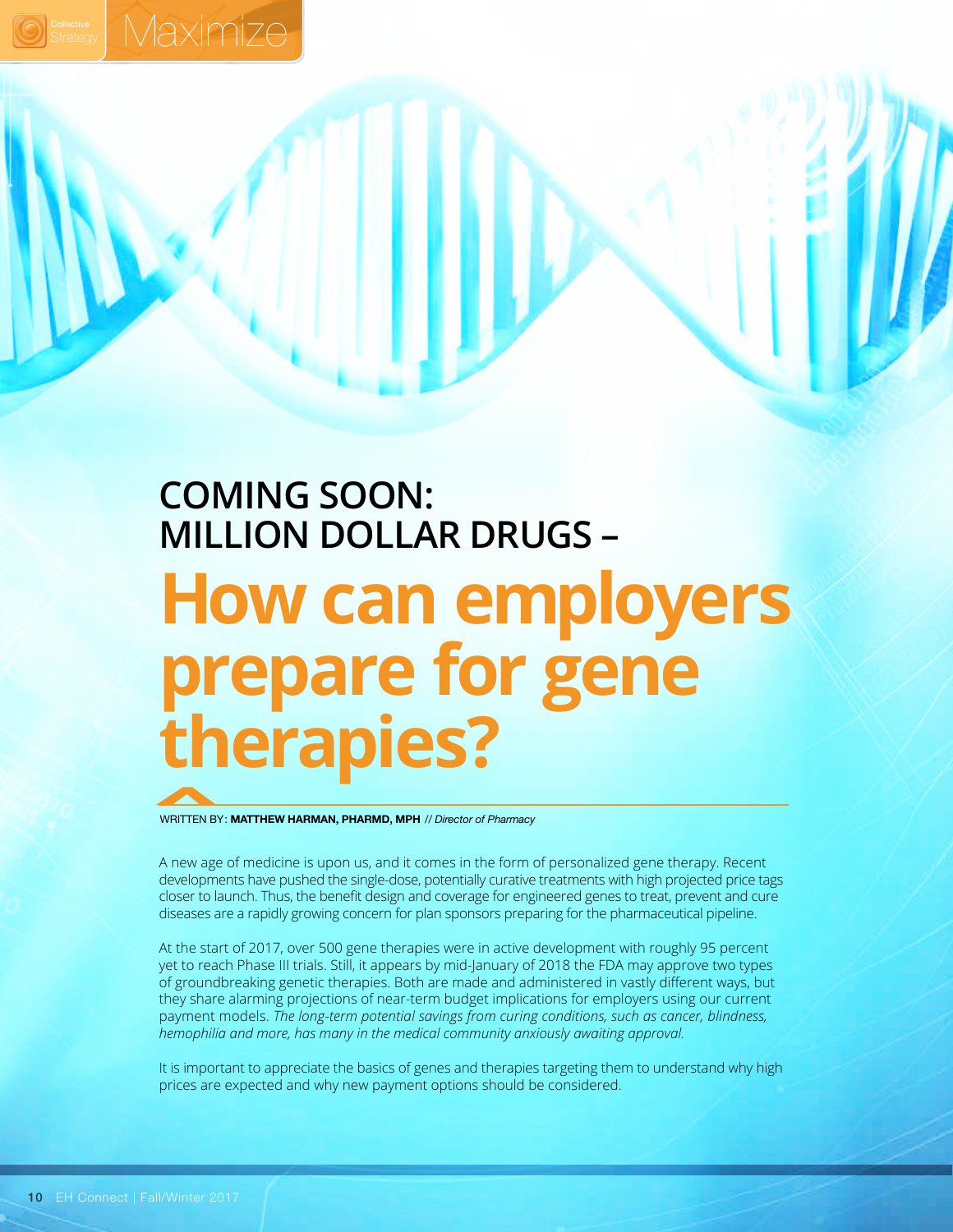### **What is gene therapy?**

Comprised of DNA, genes give the instructions to make the proteins necessary for cells to function properly. When a gene mutation occurs, the proteins may be made faulty or not at all, which could lead to genetic disorders. The goal of gene therapy is to use normal gene copies as drugs to compensate for the malfunctioning or missing protein(s), which can be performed in two different approaches: in vivo or ex vivo.

In vivo gene therapy involves transferring correctly functioning genes to specific cells inside the body through delivery vehicles called vectors. This is the approach Spark Therapeutics is using for its gene therapy, Luxturna™ (voretigene neparvovec), which treats a rare form of inherited blindness (Leber's congenital amaurosis with RPE65 mutation) that impacts about 1,750 Americans. The one-time injection appears to be a cure for over 90 percent of patients in Phase III trials, with a low side effect profile. With the FDA giving Luxturna a priority review date of January 12, 2018, plan sponsors are awaiting the proposed pricing scenarios and should be seeing if their medical carriers can determine if any participants have the specific blindness diagnosis (a small subset of ICD-10 code: H47.22).

Other uses of in vivo gene therapy in development have broader patient populations with expensive chronic pharmacy and medical costs, such as cystic fibrosis, hemophilia and cancer. Introducing "anticancer" genes to create tumor suppression proteins are still in the early stages of clinical trials, but an ex vivo cancer gene therapy was approved for a form of leukemia on August 30, 2017, which comes in the form of chimeric antigen receptor T-cell, or CAR-T, therapy.

CAR-T therapy is considered ex vivo (Figure 1) since a patient's cells are sent to a manufacturer and modified for implantation back into the patient with the goal of curing the disease. During the FDA Oncologic Drugs Advisory Committee meeting, the first CAR-T therapy, known currently as Kymriah™, was called "probably the most exciting thing I've seen in my lifetime" by Timothy Cripe, chief of hematology and oncology at Nationwide Children's Hospital in Columbus, Ohio. That is because Kymriah™ sent 83 percent of children and young adults into remission with B-cell acute lymphoblastic leukemia (ALL) who had exhausted all other treatment options, which impacts about 600 Americans annually. ALL is just the beginning when it comes to future uses of CAR-T therapy. Other blood cancers are being treated in trials with CAR-T as well as solid tumors in the breasts, lungs and brain, which may require multiple injections.

It is imperative to note that these genetic cancer treatments are intended for patients with refractory or recurring cancers. This is not only due to costs, but also to the significant safety concerns associated with gene therapy, especially CAR-T that has shown collateral damage by creating a super-charged immune system. In general, patients will need to remain hospitalized for at least one week to monitor for toxicity to therapy. High fever and flu-like symptoms, sometimes severe enough to require ICU admission, due to cytokine release syndrome, actually indicates a positive response to therapy, but can require administration of specialty medications, such as Actemra®, to control.